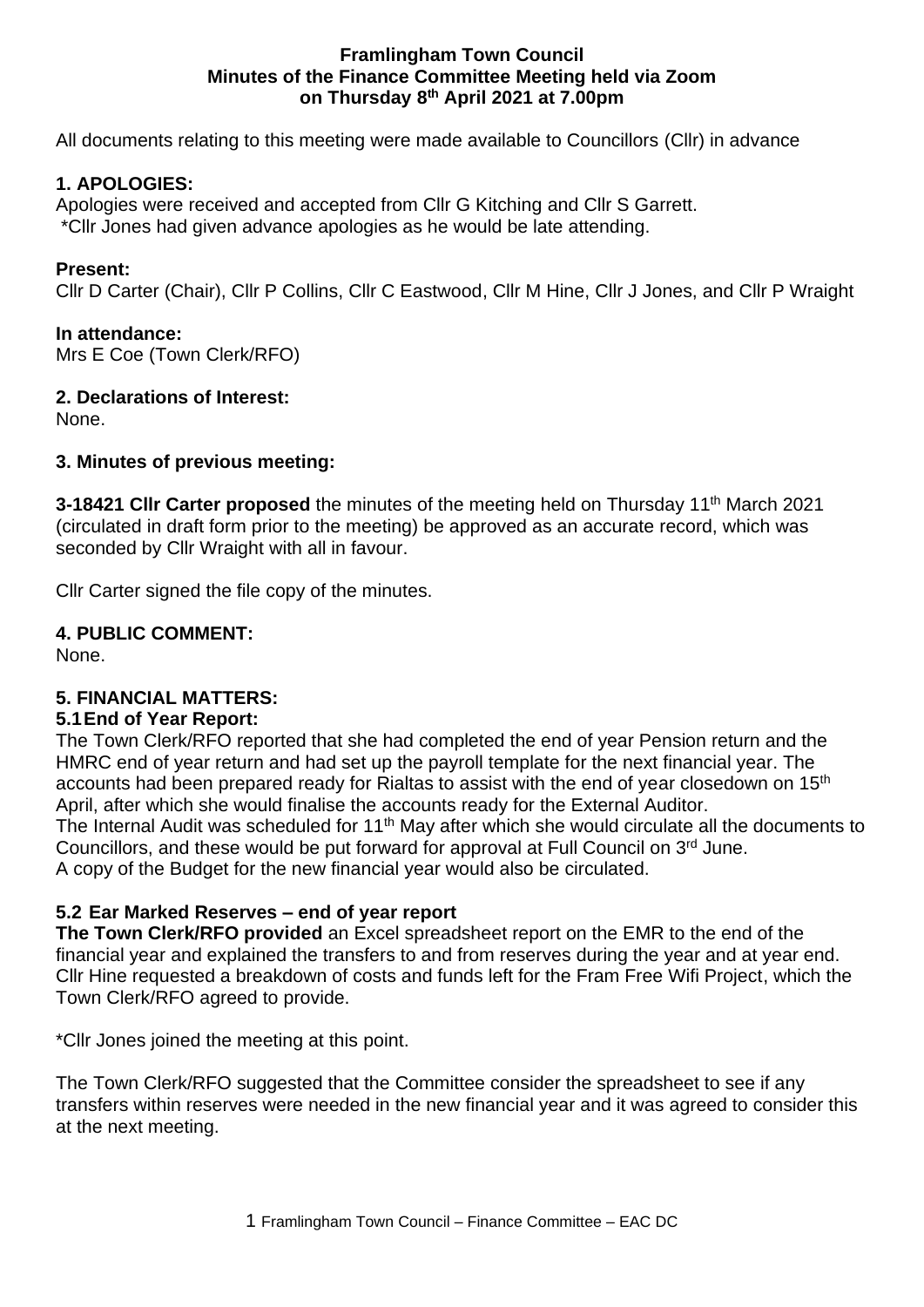### **5.3 Bank balances and bank reconciliations to date:**

**The Town Clerk/RFO provided** an HSBC printed copy of the bank balances to date, which was noted, and a copy attached to the file copy of these minutes. The Town Clerk/RFO noted that all the reconciliations were complete and up to date.

## **5.4Investments:**

Update on application with Nationwide Building Society

**The Town Clerk/RFO reported** that further documents and information had been requested and she had responded accordingly.

## **6. Insurance:**

Zurich Year 3 of 3-year contract  $-$  due 1st June 2021

**The Town Clerk/RFO reported** that she had worked with Cllr Jones on the revised scheduled and reported on the suggested increases.

A revised schedule had been circulated to members and the cost options for one year: at £2,700.34,first year of three years at £2,575.83 and first year of five years at £2,454.29 were considered.

**Following further discussion it was agreed** not to continue with the insurance for the concrete skatepark which would enable a saving of £135.80.

**The Town Clerk/RFO reported** that she had also contacted BHIB Councils Insurance which could provide cover via Aviva based on current schedule at £1,796.46 with standard indemnity of £500,000 whereas Zurich is £1m.

**The Town Clerk/RFO reported** that she had contacted Came and Company who had responded that unfortunately the £1,000,000 Fidelity Guarantee was making them uncompetitive, but Hiscox Insurance may be able to provide cover at a cost of around £2,300 based on the old schedule. They had also expressed concerns relating to the skatepark and events such as Fireworks

**The Town Clerk/RFO advised** that most larger Councils use Zurich and they had been very competitive, supportive over the years that the Town Council had been with them, with a clear policy document and named account contact.

**6-18421 Cllr Carter proposed to recommend** to Full Council approval for the revised insurance schedule and cost for a five-year contract with Zurich, subject to confirmation of revised costs and increased indemnity from BHIB and Came and Company, which was seconded by Cllr Jones with all in favour.

# **7. Code of Conduct:**

To consider new Code of Conduct LGA version: [https://www.local.gov.uk/local-government](https://www.local.gov.uk/local-government-association-model-councillor-code-conduct-2020-0)[association-model-councillor-code-conduct-2020-0](https://www.local.gov.uk/local-government-association-model-councillor-code-conduct-2020-0)

**The Town Clerk/RFO reported** that SALC have a meeting with Monitoring Officers on 12<sup>th</sup> April and as soon as the new Suffolk Code was available she would circulate to all and add to the agenda for the Full Council meeting on 6<sup>th</sup> May.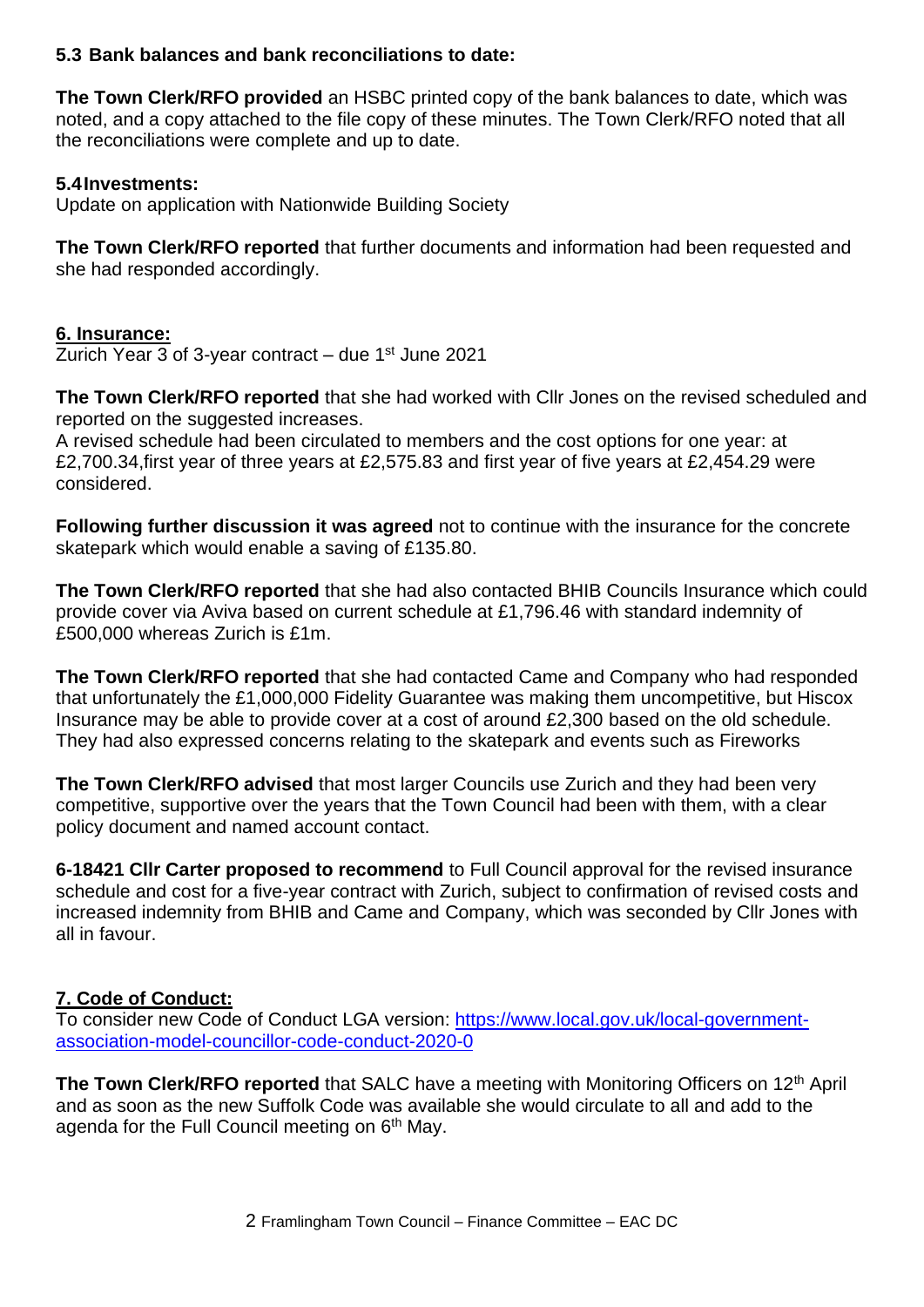## **8.Town Council Office:**

No business

### **9.Correspondence:**

#### **9.1 Suffolk Pension Fund**

New Ill-Health Liability Insurance Arrangements – Information for Employers.

The document was noted and it was agreed to draw attention to all members of staff the Employee Assistance Programme.

**A resolution to exclude the press and public will be passed by virtue of the Public Bodies (Admissions to Meetings) Act 1960 s1 (2) for item 6 because of the confidential nature of the business to be transacted.** 

**No public present.**

#### **10. Employment Matters:**

#### **10.1 Deputy Town Clerk/Interim Staff Appraisal:**

**It was noted** that the document had been completed, signed and filed for reference.

### **10.2 One to one specific Excel Training for Town Clerk and Office Assistant:**

**The Town Clerk/RFO advised** that she had sourced training by Jenny Labbett for specific Excel training relating to financial spreadsheets, which would help her to produce documents more efficiently and also for the Office Assistant relating to Excel documents produced for the Market and Allotments. This would be one to one training with the creation of specific document macros at £50 per hour.

**Cllr Collins noted** that the need for this training had been identified during the appraisal process.

**10.218421 Cllr Carter proposed** to approve the cost of £150 for the Town Clerk/RFO and £150 for the Office Assistant for specific Excel training using Budget 1130, which was seconded by Cllr Jones with all in favour.

**It was noted** that opportunities for specific training needs for the Deputy Town Clerk could be considered during the year.

### **11. HR Sub-Committee:**

#### **11.1 Minutes of first meeting held on 6th March:**

Noted and the next meeting would be held on 27<sup>th</sup> April at 6.30pm via Zoom.

**It was agreed** for Cllr Jones to join the committee in place of Cllr Kitching during his absence period.

#### **11.2 Terms of Reference:**

**Cllr Carter proposed to approve** the HR Sub-Committee's Terms of Reference, which was seconded by Cllr Eastwood with all in favour.

### **11.3 Pay Structure:**

**It was agreed** to rename the document Framlingham Town Council Pay Policy Statement 2021/2022, recognising the fiscal year.